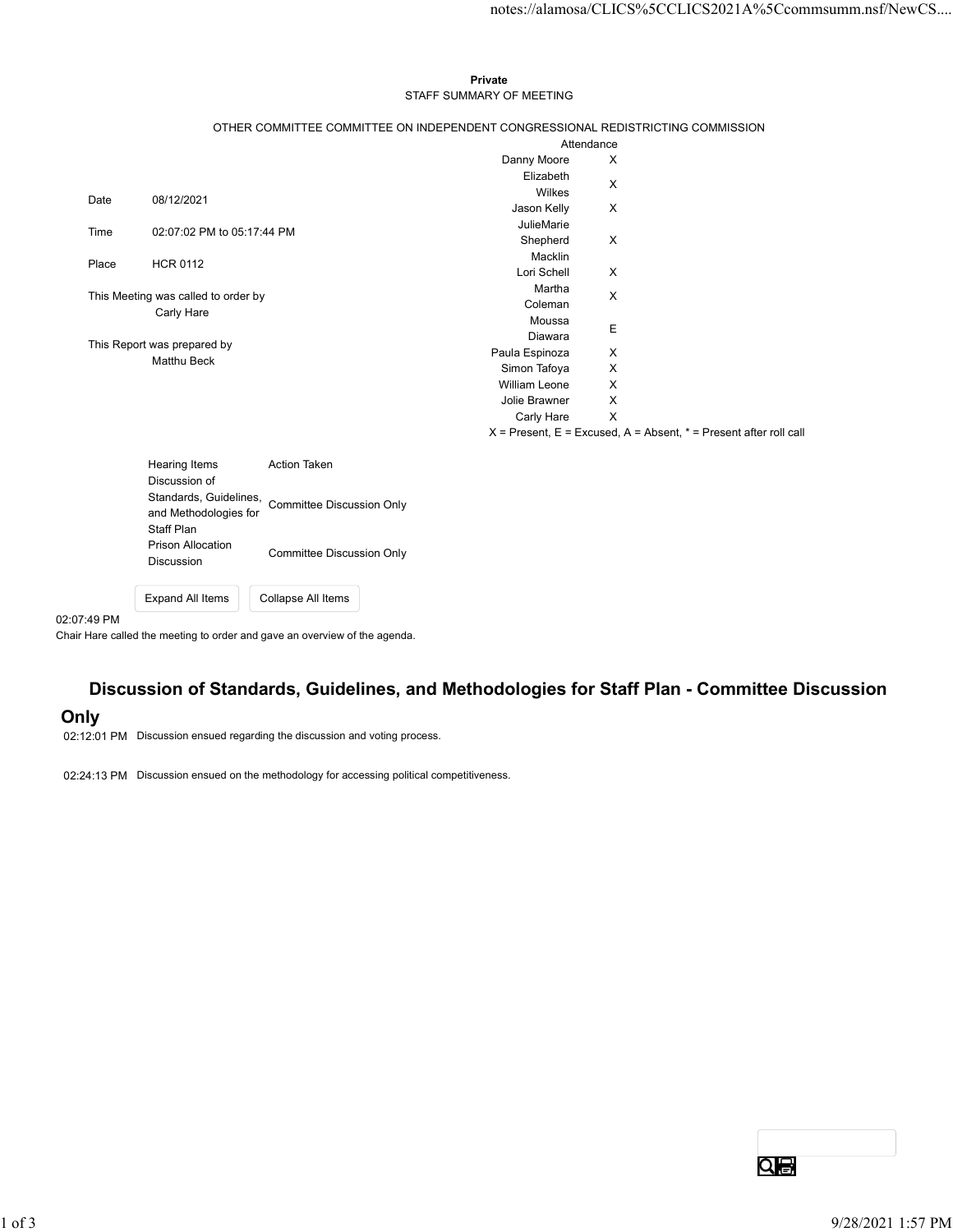|                                                                                                                                         |                                           | notes://alamosa/CLICS%5CCLICS2021A%5Ccommsumm.nsf/NewCS                                                                                                                                                                                                                                                                                                                                                                                                                                                       |  |  |
|-----------------------------------------------------------------------------------------------------------------------------------------|-------------------------------------------|---------------------------------------------------------------------------------------------------------------------------------------------------------------------------------------------------------------------------------------------------------------------------------------------------------------------------------------------------------------------------------------------------------------------------------------------------------------------------------------------------------------|--|--|
| 02:32:21 PM                                                                                                                             | Motion                                    | I move that the commission direct staff to use the following methodology when drawing the next<br>congressional staff plan to assess political competitiveness. Use an averaged multi-year, multi-race<br>method to measure political competitiveness. The eight following races should be used to ensure a<br>fair, balanced, federal formula: • 2016 President • 2016 US Senate • 2018 Colorado Governor •<br>2018 Colorado Attorney General • 2018 Colorado Treasurer • 2018 Colorado Secretary of State • |  |  |
|                                                                                                                                         | Moved<br>Seconded                         | 2018 CU Regent-at-Large . 2020 US Senate<br>JulieMarie Shepherd Macklin                                                                                                                                                                                                                                                                                                                                                                                                                                       |  |  |
|                                                                                                                                         | Danny<br>Moore                            | Yes                                                                                                                                                                                                                                                                                                                                                                                                                                                                                                           |  |  |
|                                                                                                                                         | Elizabeth<br>Wilkes                       | Yes                                                                                                                                                                                                                                                                                                                                                                                                                                                                                                           |  |  |
|                                                                                                                                         | Jason Kelly Yes<br>JulieMarie<br>Shepherd | Yes                                                                                                                                                                                                                                                                                                                                                                                                                                                                                                           |  |  |
|                                                                                                                                         | Macklin<br>Lori Schell Yes                |                                                                                                                                                                                                                                                                                                                                                                                                                                                                                                               |  |  |
|                                                                                                                                         | Martha<br>Coleman                         | Yes                                                                                                                                                                                                                                                                                                                                                                                                                                                                                                           |  |  |
|                                                                                                                                         | Moussa<br>Diawara                         | Excused                                                                                                                                                                                                                                                                                                                                                                                                                                                                                                       |  |  |
|                                                                                                                                         | Paula<br>Espinoza                         | Yes                                                                                                                                                                                                                                                                                                                                                                                                                                                                                                           |  |  |
|                                                                                                                                         | Simon<br>Tafoya                           | Yes                                                                                                                                                                                                                                                                                                                                                                                                                                                                                                           |  |  |
|                                                                                                                                         | William<br>Leone                          | Yes                                                                                                                                                                                                                                                                                                                                                                                                                                                                                                           |  |  |
|                                                                                                                                         | Jolie<br><b>Brawner</b>                   | Yes                                                                                                                                                                                                                                                                                                                                                                                                                                                                                                           |  |  |
|                                                                                                                                         | Carly Hare Yes                            | YES: 11 NO: 0 EXC: 1 ABS: 0 FINAL ACTION: PASS                                                                                                                                                                                                                                                                                                                                                                                                                                                                |  |  |
|                                                                                                                                         |                                           | 02:32:31 PM Commissioner Coleman spoke about communities of interest and things to consider for guidelines.                                                                                                                                                                                                                                                                                                                                                                                                   |  |  |
| and tourism.                                                                                                                            |                                           | 02:36:31 PM Commissioner Coleman went over maps of the state and discussed communities of interest in categories such as agriculture                                                                                                                                                                                                                                                                                                                                                                          |  |  |
| 03:04:48 PM Discussion continued on what communities of interest exist and should be considered.                                        |                                           |                                                                                                                                                                                                                                                                                                                                                                                                                                                                                                               |  |  |
| 03:14:40 PM The commission continued discussion on potential communities of interest to group when considering congressional districts. |                                           |                                                                                                                                                                                                                                                                                                                                                                                                                                                                                                               |  |  |

- 03:27:14 PM Discussion on a southern district and communities of interest continued.
- 04:02:12 PM Commissioners continued to discuss communities of interest in the southern part of Colorado.
- 04:15:12 PM Nonpartisan staff answered questions regarding requesting maps and staff workload.
- 04:37:07 PM Commissioner Tafoya made a formal request for a map to be drawn by nonpartisan staff.

# Prison Allocation Discussion - Committee Discussion Only DESCRIPS CONTENT CONTENT INTO A SUBJECT AND A SUBJECT OF A SUBJECT AND TO BE SUBJECT AND TO BE SUBJECT AND TO A SUBJECT AND TO A SUBJECT AND TO A SUBJECT AND A SUBJECT AND TO A SUBJECT AND TO A SUBJECT AND TO A SUBJECT AND

04:49:52 PM Discussion ensued on prisoner reallocation and how House Bill 20-1010 affects their decision.